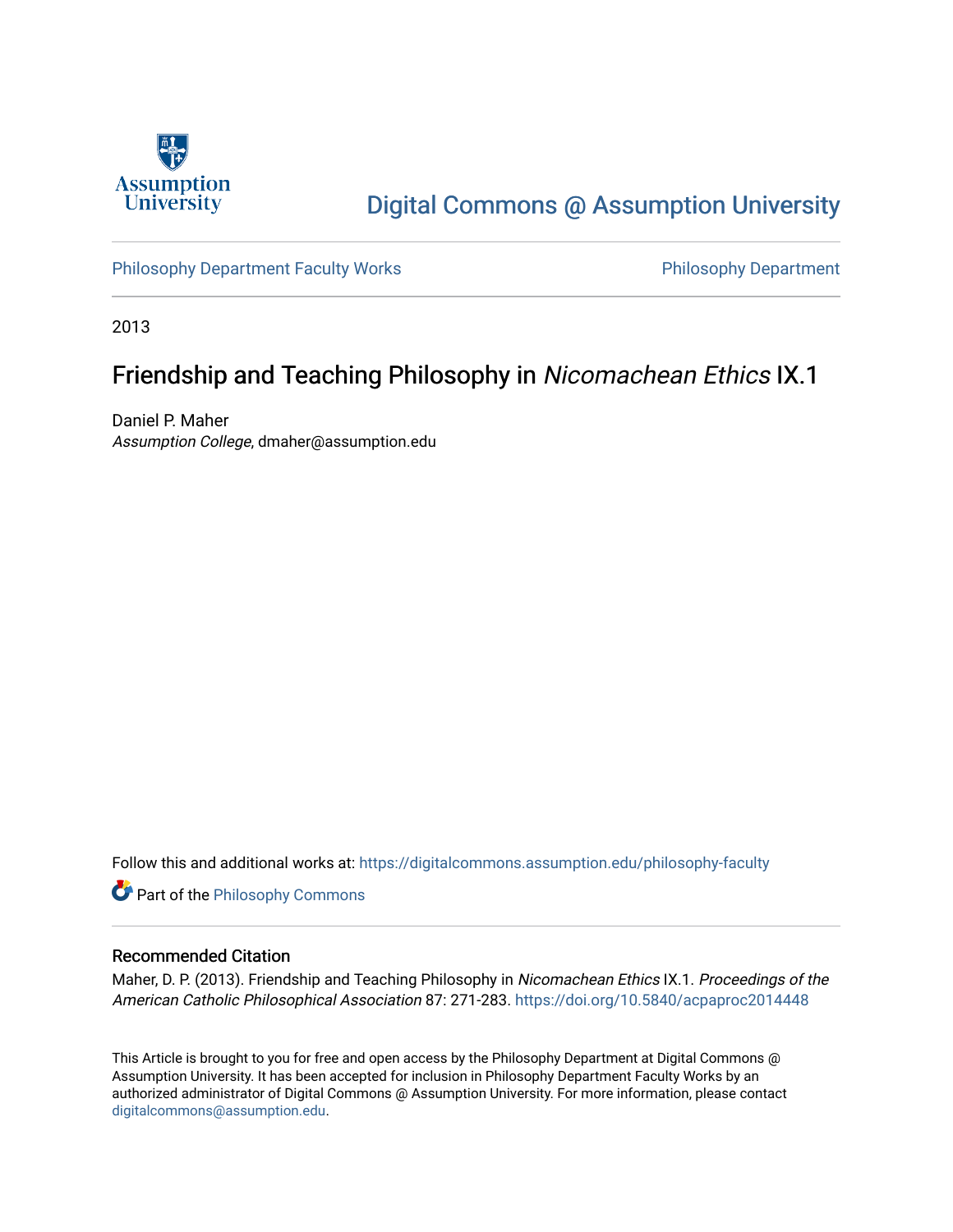Friendship and Teaching Philosophy in *Nicomachean Ethics* IX.1

#### *Daniel P. Maher*

*Abstract***:** In *Nicomachean Ethics*, Aristotle discusses the relation between teachers and students during his treatment of "non-uniform friends." These friends exchange goods differing in kind (e.g., something useful is exchanged for pleasure). Such friendships depend on the needs of the friends, and we are invited to ask whether some need induces a philosopher to teach a not-yet-philosophical student. In this paper I argue that the philosophical teacher does not approach his pupil out of need nor as he would approach a contemplative friend who is an equal. The teacher chooses to benefit students as a morally virtuous human being would, although not as if his happiness depends upon their success in learning. A teacher is not an ordinary benefactor, intent upon seeing his power made actual in some other person. Aristotle's philosophical teachers seem to be simultaneously more generous and less interested in their students.

In his *Nicomachean Ethics*, Aristotle argues that the active exercise of intellectual virtue is the most complete or most final target of our striving––choiceworthy for its own sake and not for the sake of some further activity.<sup>1</sup> Why, then, has Aristotle interrupted his own contemplative activity and taken the time and trouble necessary to produce lengthy works for us to read? He says *studying* his *Ethics* is ordered to action rather than knowledge (I.3.1095a2–6), but that does not yet tell us what Aristotle's own end in writing may be. Even if we try to draw all of his literary activity under a contemplative umbrella by saying that he is always urging contemplation or he is always framing some aspect of the world for contemplation, we must wonder why he

<sup>&</sup>lt;sup>1</sup> "The simply complete thing, then, is that which is always chosen for itself and never on account of something else. Happiness above all seems to be of this character" (I.1.1097a33–34). In this paper, I have used Bartlett and Collins, eds., *Aristotle's Nicomachean Ethics* (Chicago and London: University of Chicago Press, 2011), except for books VIII and IX, where I have followed *Aristotle: Nicomachean Ethics Books VIII and IX*, translated with a commentary by Michael Pakaluk (Oxford: Clarendon Press, 1998). For the Greek text: *Aristotelis: Ethica Nicomachea*, edited by I. Bywater (Oxford: Clarendon Press, 1894). For translations of Aristotle's other writings, I have used Jonathan Barnes, ed., *The Complete Works of Aristotle*, 2 vols. (Princeton, N.J.: Princeton University Press, 1984). Unless otherwise identified, citations are to *Nicomachean Ethics*, and unless those citations are identified by book and chapter, they refer to book IX, chapter 1.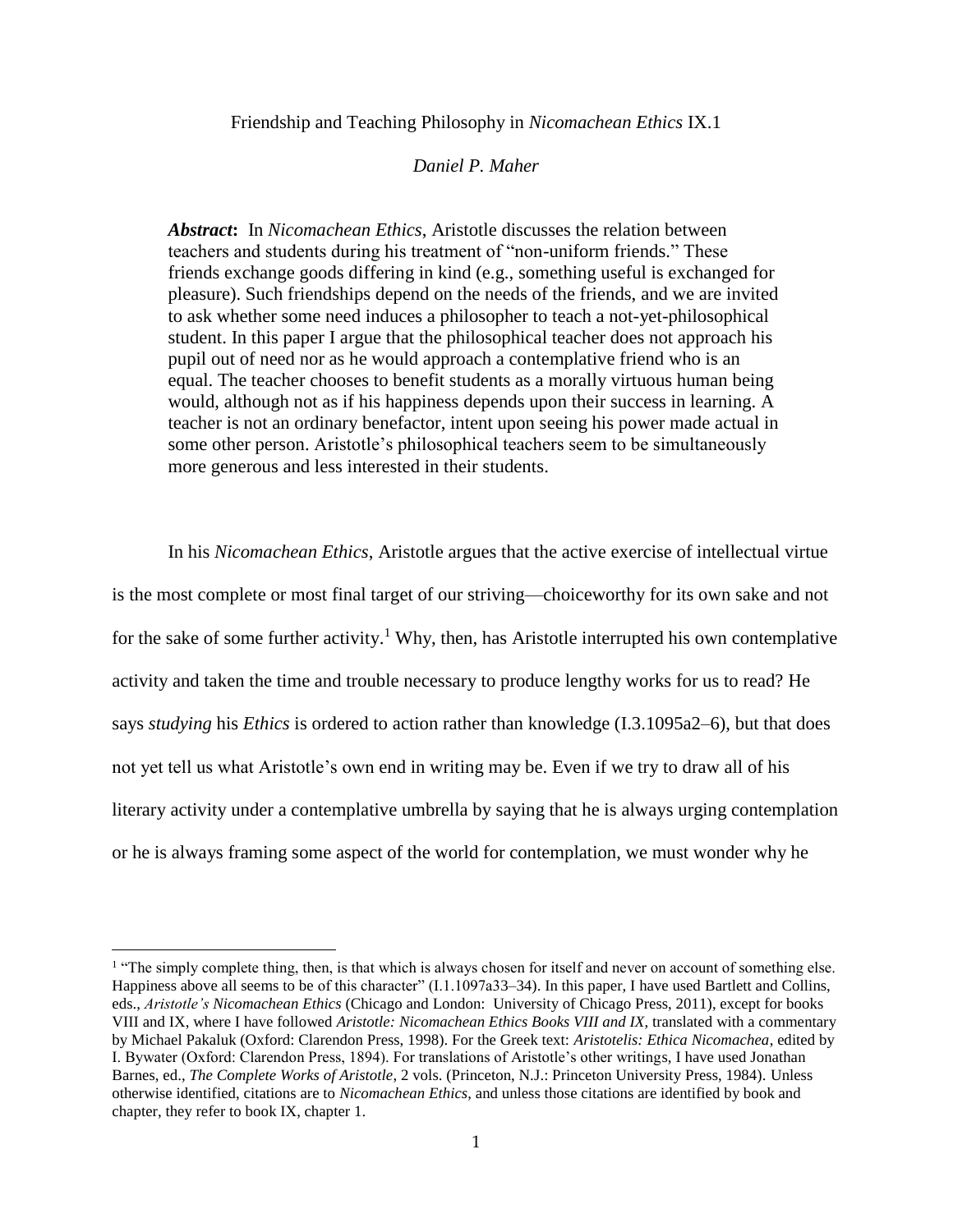makes the effort to help others understand. To aim at influencing others is not to aim at contemplation. 2

There is no need to presuppose that Aristotle has a single goal in all of his writing or that he must be contemplative always because his *Nicomachean Ethics* presents that as the best activity. <sup>3</sup> Nevertheless, we should look for some account of how Aristotle understands the relation between the contemplative life and the non-contemplative activities (such as teaching and writing) in which he was evidently engaged. We can gain some light, I claim, from his discussion of friendship, in which he shows how a contemplative life engages us in common with others. Elsewhere I argue that, contrary to the apparent conclusion of book X, Aristotle should be understood as holding that the best human life is not that of a solitary sage but the sharing of speech and thought enjoyed by contemplative friends.<sup>4</sup> At present, I set aside the case of the philosopher and his intellectual equal in order to consider how a contemplative human being relates to the non-philosophical or the not-yet-philosophical people with whom he speaks and, presumably, for whom he writes.

# I. Introduction

In *Nicomachean Ethics* book IX, chapter 1, Aristotle discusses the relation between teachers and students, a topic addressed nowhere else in the books on friendship. He considers

 $2$  Aristotle presents the contemplative life as undertaken for its own sake and as perfective of the one living that life. This makes it unlike the art of medicine, which is devoted to the good of the patient or to the preservation of the art in the training of the next generation of physicians. The idea that the contemplative seeks immortality in a manner analogous to the animal species, viz., by producing intellectual offspring, is difficult to square with Aristotle's text. <sup>3</sup> Richard F. Hassing argues that Aristotle is more interested in shaping the opinions and attitudes of politically influential Athenians than he is in describing the contemplative life in a way that is straightforwardly accurate ("The Question of Self-Reference in *Nicomachean Ethics* VI," a paper given in the 2003 Fall Lecture Series at The Catholic University of America). Accordingly, Aristotle's goals in the *Nicomachean Ethics* itself may not be simply contemplative, and the depiction therein of the wise human being may be distorted in some respects. <sup>4</sup> See my "Contemplative Friendship in *Nicomachean Ethics*," *Review of Metaphysics* 65 (June 2012): 765–94.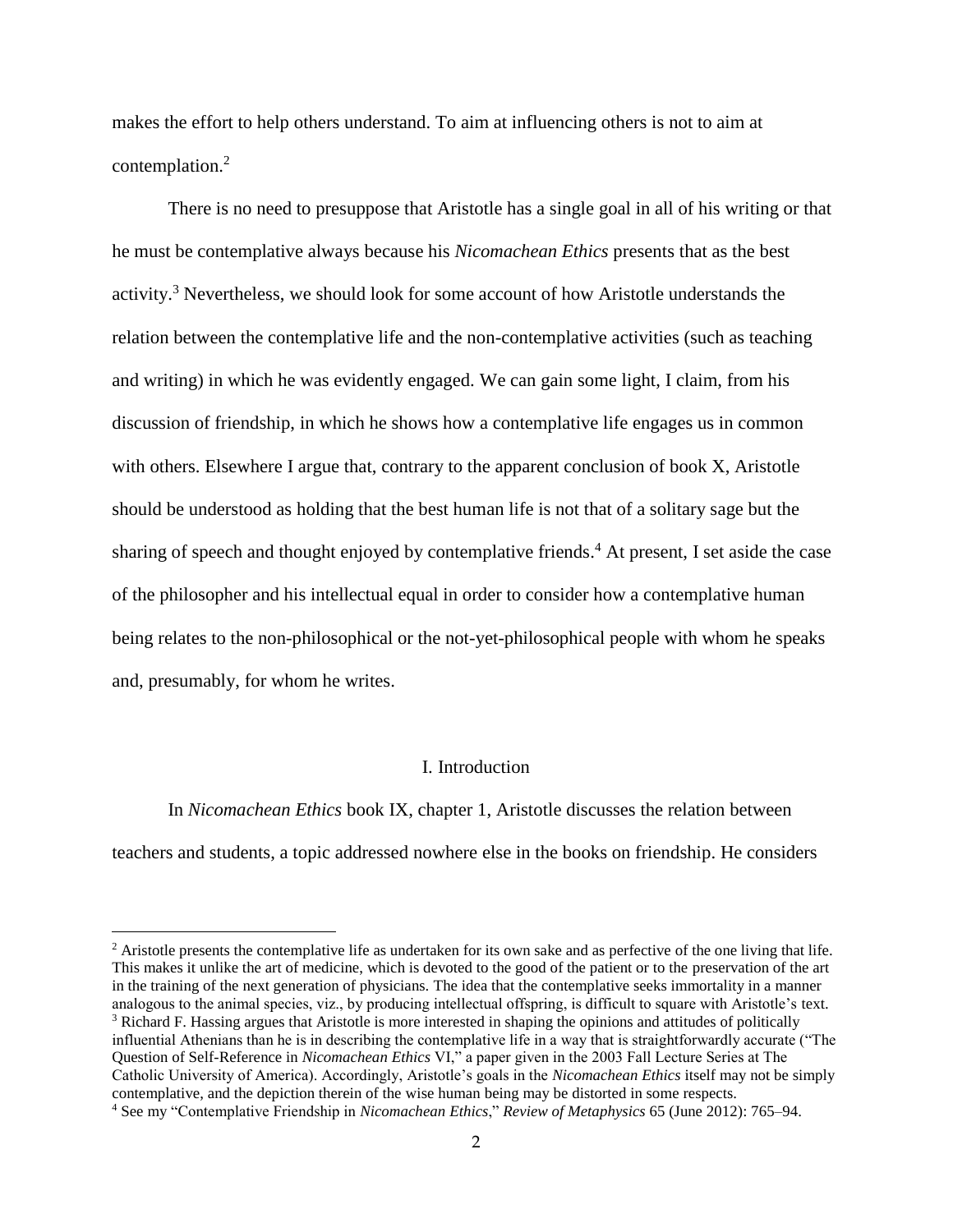three cases: (1) Protagoras and his students, (2) the sophists and their students, and (3) those who share philosophy as teacher and student. All three appear to be instances of the sorts of friendship Aristotle examines in this chapter: "non-uniform friends" (*anomoioeideis philiai*), which translators render variously as "dissimilar friends," "heterogeneous friends," friends "not of a single form," or even "hybrid friends." These friends exchange goods that differ in kind, such as when one friend provides something useful, and the other provides pleasure (cf. VIII.6.1158b3–5). Aristotle introduces these friendships as founded in the needs of the friends, which invites us to consider the possibility that a teacher of philosophy might trade philosophy or knowledge for some other good, such as money or honor. In this light, the fact that a philosopher teaches might suggest the insufficiency of philosophy itself to secure human wellbeing. In this paper I argue that Aristotle distinguishes the relations between teachers of philosophy and their students from other friendships founded in need. He does not deny that the person capable of teaching philosophy has other needs, but he does make it clear that the teaching of philosophy is not essentially an exchange of something high for something low.

In chapter 1 of book IX, which has the marks of a textually unified whole set off from its neighboring chapters,<sup>5</sup> Aristotle addresses difficulties attaching to what I will call non-uniform friendship. Without fully developing the specific nature of this friendship, he proceeds almost immediately to the complaints that occur within it. This friendship exhibits some undeniable similarities to and some apparent overlap with the earlier treatment (beginning in VIII.7) of friendships characterized by superiority.<sup>6</sup> The chapter could easily appear to be separated from

 $<sup>5</sup>$  Aristotle concludes the final chapter of book VIII with the words, "So then, this much should be said about these</sup> matters" (1163b27–28), and he begins chapter 2 of book IX with the words, "Such matters as the following also contain difficulties" (1164b22).

<sup>6</sup> Pakaluk (*NE VIII and IX*, 149) begins his discussion of the first chapter by noting the incompleteness of the treatment and the imperfect separation of what appears to be the focus of this chapter (relationships focused on exchange of things that differ in kind and that appear to be incommensurable as opposed to the exchange of useful items, which can be measured in common by money) from some material in the preceding chapters.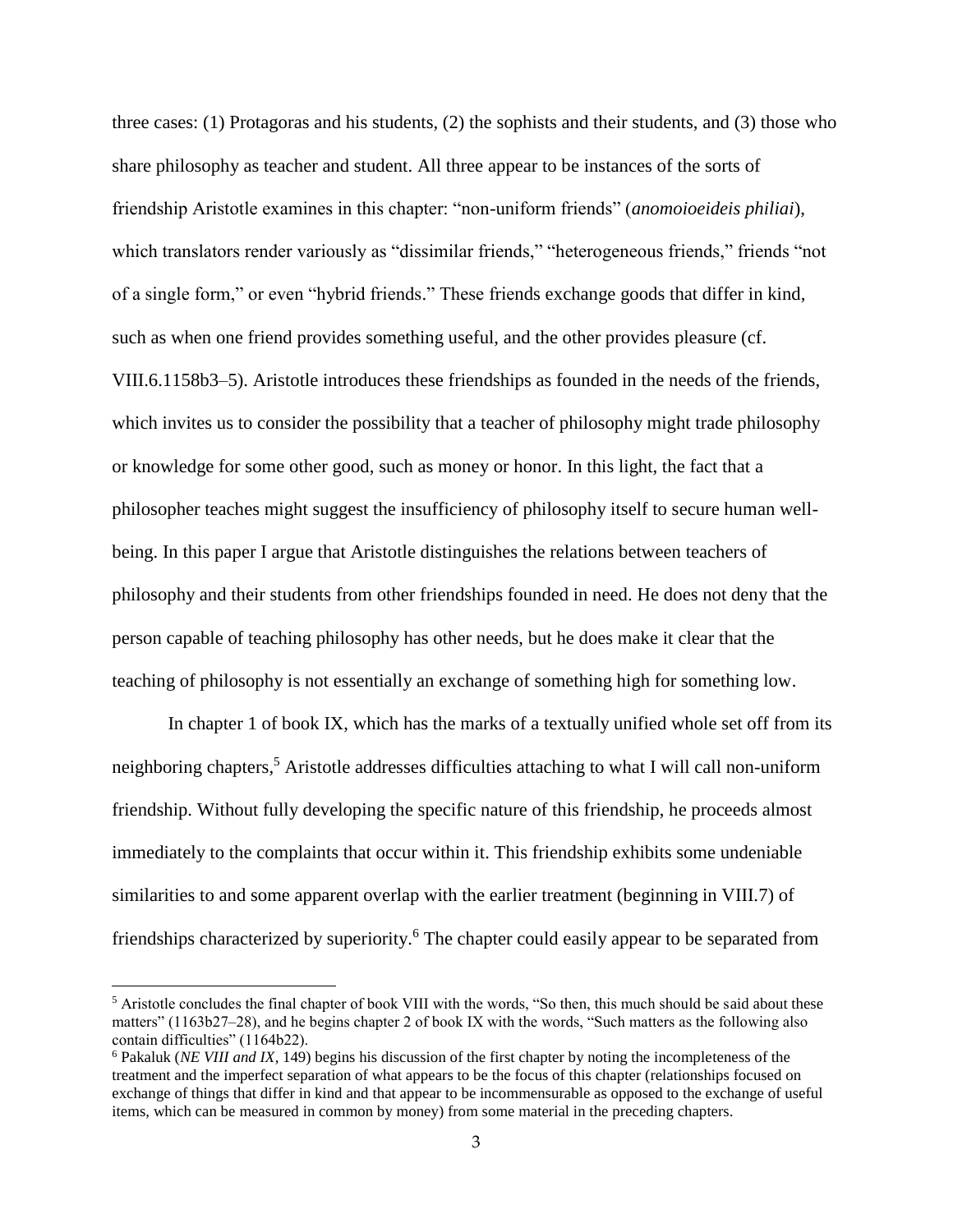the other material simply due to poor organization. And yet, Gauthier and Jolif at least see this as an entirely new division that greatly multiplies the possible kinds of friendship.<sup>7</sup> On their view, Aristotle begins with the three paradigmatic forms (based in utility, pleasure, and virtue), each of which obtains between people who are equal in the relevant respect. The addition of friendship characterized by superiority (beginning in VIII.7), which occurs between father and son, man and wife, older and younger, or ruler and ruled, does not merely add a fourth kind of friendship, but rather a new principle of division, which produces a total of six forms of homogeneous friendship: each of the three forms of friendship (originally said to hold between equals) may obtain also between unequals. And so when Aristotle introduces non-uniform friends, this constitutes yet another principle of division cutting across these six kinds and yielding either twelve or fifteen forms of friendship in total.<sup>8</sup> Their logic makes sense, and yet it seems strange to hang so much on such an obscure chapter that Aristotle left undeveloped.<sup>9</sup> Why would Aristotle bother to introduce all these forms when he has so little to say about them?

Even if we are disinclined to find six or as many as nine new forms of friendship in this chapter, we must nevertheless admit that non-uniform friends cannot be numbered among the

<sup>7</sup> René Antoine Gauthier and Jean Yves Jolif, *L'Éthique à Nicomaque* II.2 (Louvain-la-Neuve, Paris, and Sterling, VA: Editions Peeters, 2002), 688–89. Grant says this form is "not quite the same as" friendships characterized by superiority (*The Ethics of Aristotle*, 2nd ed., vol. 2, [London: Longmans, Green, and Co, 1866], 281). Burnet insists that the two kinds of friendship "must not be confused" (*The Ethics of Aristotle* [London: Methuen & Co., 1900], 400).

<sup>&</sup>lt;sup>8</sup> The ambiguity between twelve and fifteen arises because it is not clear how to count non-uniform friendships between unequals. Gauthier and Jolif produce a chart with four quadrants. In one quadrant are the first three types of friendship, which are homogeneous and between equals. In another quadrant are the three homogeneous friendships marked by superiority (the friendship of the more virtuous to the less virtuous, and so on). The text in IX.1 suggests two more quadrants: heterogeneous friendships between equals and heterogeneous friendships between unequals. The friendships in this last quadrant would obtain between three pairs: the virtuous and the useful; the pleasant and the useful; and the pleasant and the virtuous. The difficulty is whether the friendship between the person who is more virtuous in relation to the person who is less useful is the same kind of friendship as that between the person who is less virtuous in relation to the person who is more useful. Reading the text as Gauthier and Jolif do adds at least six and as many as nine new kinds of friendship to the six kinds already distinguished.

<sup>9</sup> Pakaluk writes, "It is difficult to see what the structure or dialectic of the chapter is, and some passages seem simply to repeat what was said in earlier chapters (e.g. 1164a20–3 and 1159a14–15)" (*NE Books VIII and IX*, 149). Pakaluk does not surrender to this difficulty and avoids interpreting Aristotle as simply repeating himself. He tries to find something specific to the exchanges between non-uniform friends throughout the chapter.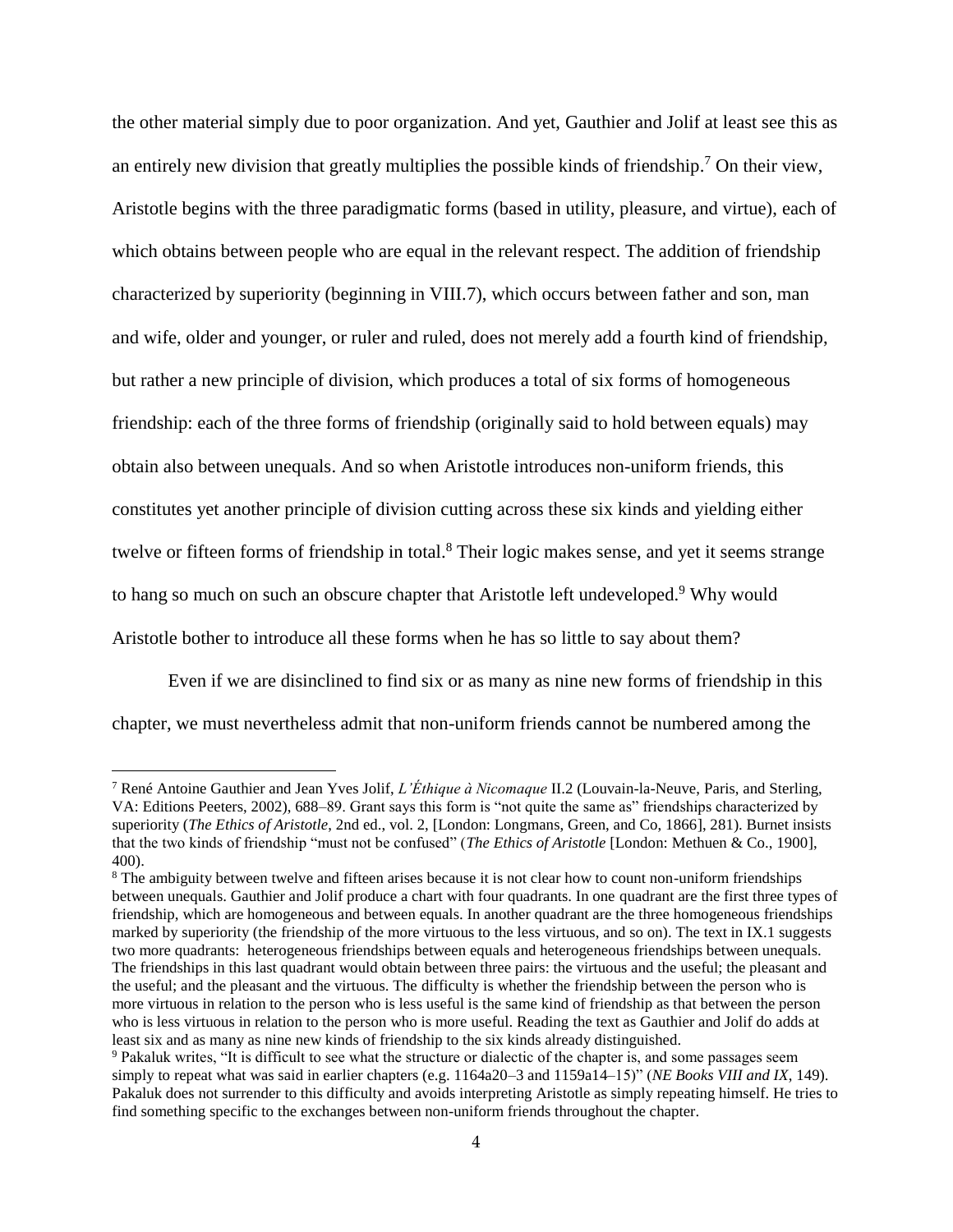three paradigmatic forms, and yet they do not essentially involve the sorts of superiority and inferiority Aristotle had been discussing in the last chapters of book VIII.<sup>10</sup> At the same time, it proves extremely difficult to keep the latter two categories of friendships distinct. In fact, book IX uses the same kinds of examples of friends that also appear in book VIII, chapter 8: lover and beloved, poor and rich, and even uneducated and learned; both passages also refer to the relation between children and parents and that between human beings and gods. More important, he appeals to the same principle as the animating core of at least some of the friendships discussed in each passage. In book VIII, he describes these friendships between contrary types as somehow centered on exchange, and he explains, "For whatever anyone happens to need, because he aims at this, he gives something else in return" (VIII.8.1159b14–15). We find this same principle reasserted in IX.1 in an almost identical form.<sup>11</sup>

To sum this up, I note that Aristotle gives a separate treatment in book IX to matters already treated to some extent in book VIII and probably able to be incorporated there. In the second treatment, he ignores any superiority of one friend to the other and concentrates instead on the difficulties of achieving a proportionate equality in the items exchanged by the friends. Furthermore, he addresses for the only time in these books the friendship between teachers and students, and he speaks specifically of teachers of philosophy. Aristotle ended the chapter immediately preceding IX.1 by announcing the completion of his discussion of the complaints or quarrels that arise in friendships based on superiority (see note 5 above). By discussing teachers

<sup>&</sup>lt;sup>10</sup> See VIII.6.1158b1–5: "The aforementioned friendships, then, depend on an equality, since each gets the same things from the other, and they wish the same things to each other. (Or they exchange different things, such as pleasure for help; but that these are friendships to a lesser degree and are less enduring has been said.)" This occurs near the end of chapter six, just before Aristotle turns to friendships based on superiority. In this text, then, he suggests non-uniform and equal friends, but he does so as if he does not anticipate that he will give that class another treatment in book IX.

<sup>11</sup> "For it is what he happens to need that he is intent upon, and it is for the sake of *that*, that he will give up *these* things" (1164a20–22). (I return to this passage below.)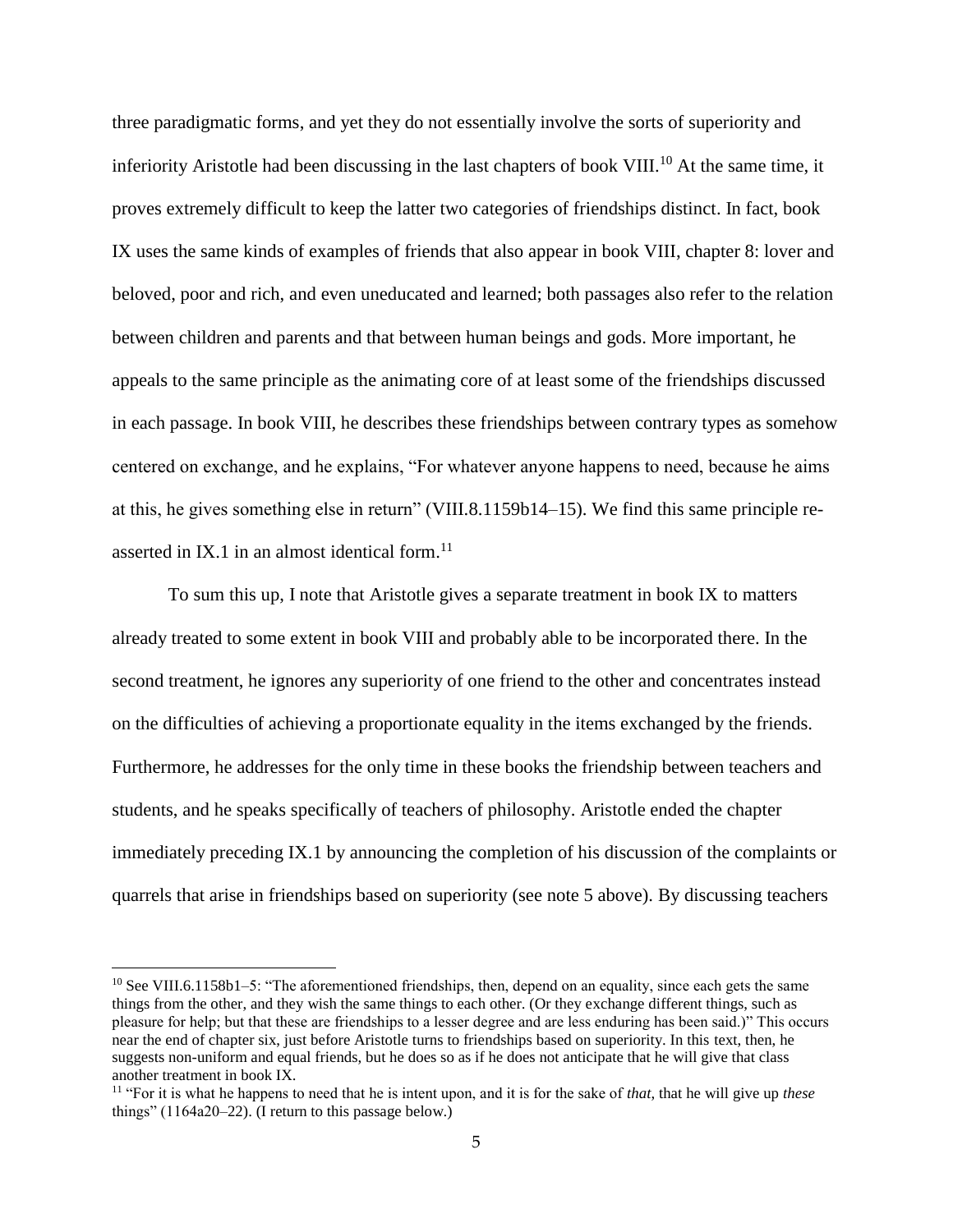and students under the heading of non-uniform friends rather than as friends characterized by superiority and inferiority, he invites us to consider this friendship specifically in terms of what they exchange.

#### II. A Reading of Book IX, Chapter 1

Non-uniform friends are brought together by some lack or need, and, when the friendships are successful, they are equalized by finding some proportionate exchange. Aristotle focuses on the complaints that arise when these exchanges disappoint the friends. At the opening and the conclusion of the chapter he appeals to money as a common measure for equalizing at least many such exchanges.<sup>12</sup> Between the two references to measuring exchanges with money, he considers especially two kinds of relationship: (1) that between lover and beloved and (2) that between teacher and student. Between his remarks on these two cases he announces a principle that seems to be operative in all these sorts of friendships: "For it is what he happens to need that he is intent upon, and it is for the sake of *that*, that he will give up *these* things" (1164a20–22). This thesis re-formulates the principle first identified in VIII.8 (1159b14–15), and it serves to emphasize the centrality of *need* or at least of the interest in acquiring what one lacks. For, when Aristotle discusses these friendships, he considers them almost exclusively from the point of view of those who enter the friendship as a way of meeting needs.

In non-uniform friendship, at most one party acts virtuously, which at least means *not* in order to gain something. As captured in the principle just quoted, others enter into this friendship as the means to the satisfaction of a felt need. Aristotle's point here seems to be that non-uniform

 $12$  Pakaluk suggests, correctly in my judgment, that Aristotle is contrasting the friendships under discussion with commercial transactions, in which money serves as the common measure for things that seem very different in kind. The friendships under discussion here differ from what Aristotle describes in V.5 (1133a13–33), despite the attempts of some to measure even wisdom with money.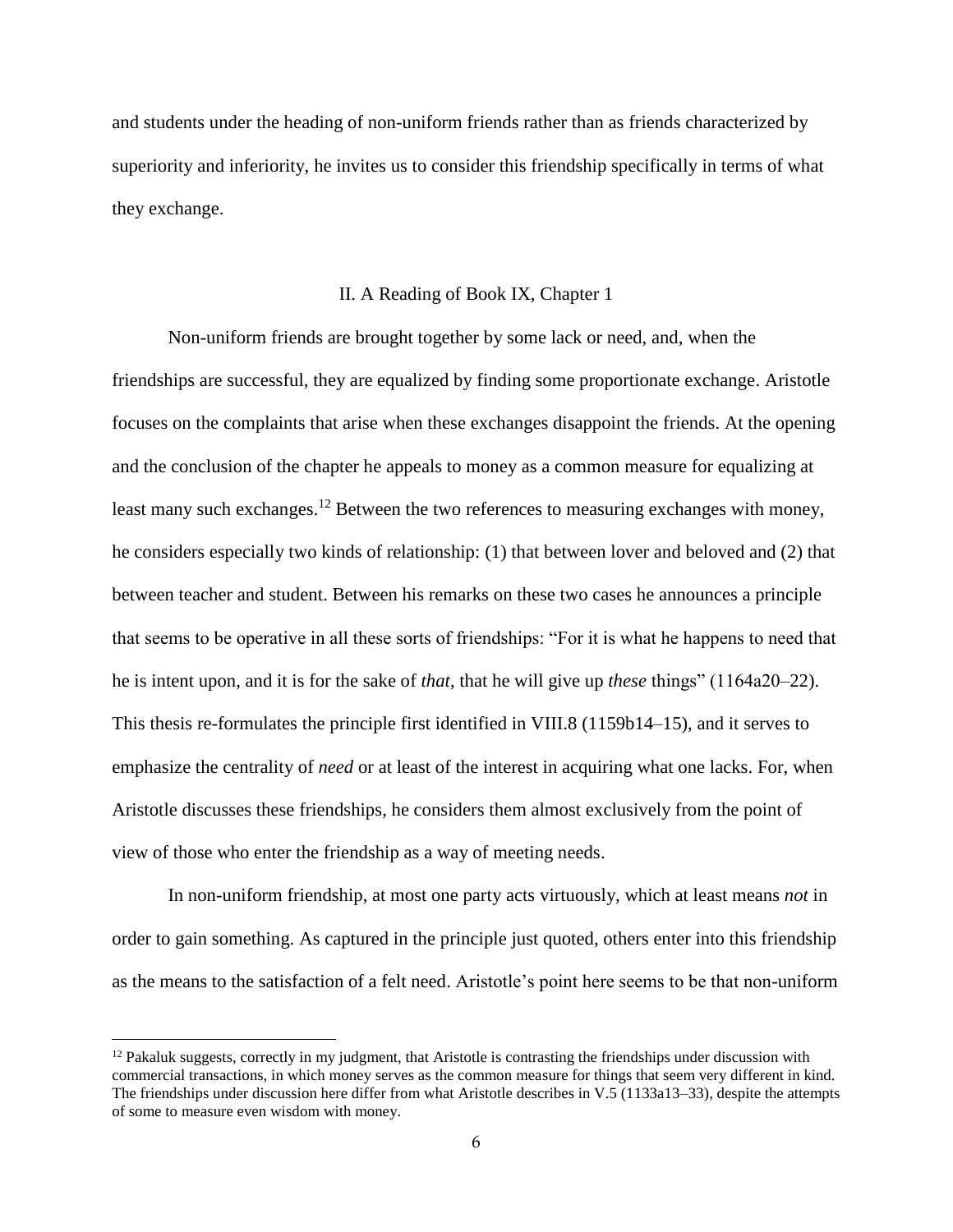friendships are inherently unstable because the friends are engaged with one another on dissimilar terms. One friend acts virtuously, and the other strives to be useful, or one friend acts usefully, and the other aims to please. One difficulty is that within this chapter and elsewhere Aristotle distinguishes friendships rooted in need from those based on virtue. Virtuous friends do not complain because they do good without anticipation of return (1164a33–b2 and 1162b6–8). Even in these non-uniform friendships, they will not be looking for an equal return, unless they have ceased acting nobly and have begun to act out of desire of gain. It is not clear what sort of friendship that would yield.<sup>13</sup> Aristotle gives little help for sorting out such questions; he speaks mostly about friends who strive to satisfy needs that differ in kind. The kinds of complaints these friends have against one another reveal the necessary imbalance between friends with differing understandings of what is good.

The chapter as a whole concentrates on the ensuing obstacles, especially those stemming from differences of opinion between the friends regarding the worth of the goods exchanged. It is not obvious whether the person who lacks a certain good and feels the need for it is a better or a worse judge than the person who possesses that good and no longer feels desire for it. Does desire for an absent good distort or improve our judgment of its true worth? Do we value properly what we have grown accustomed to and perhaps complacent with, or should we estimate the worth of goods by reference to what giving them up or doing without them would mean? Absence may make the heart grow overly fond, and familiarity might teach contempt.

<sup>&</sup>lt;sup>13</sup> If a philosopher, as distinct from a sophist, did not act nobly toward a student, but chose to exchange knowledge out of a need for money, it is not clear where that would fall in Aristotle's scheme. Would this be some kind of friendship between a virtuous and a useful person, even though the one offering knowledge does not do so as a virtuous person would? Does this become a friendship between two useful people? The text invites more questions than it provides resources for answering clearly.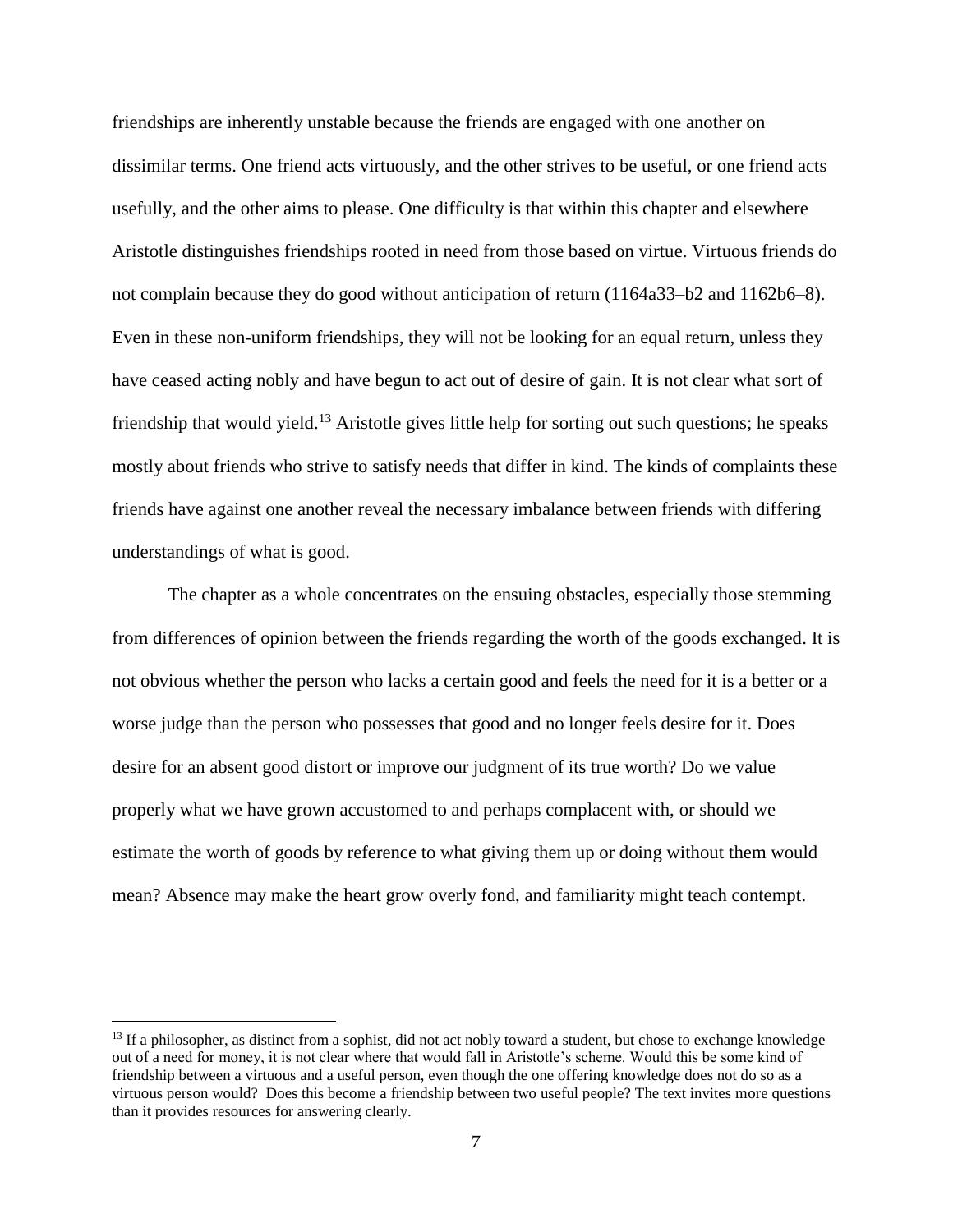Furthermore, the self-love that apparently prompts this friendly association also tends to interfere with good judgment because it leads each party systematically to rate what he must give up more highly than what he receives (1164b16–18). In this way the very difference between the two that makes this friendship possible also threatens to issue in complaints that might dissolve it. Aristotle considers the possibility that a lover does not actually possess what the beloved expected from him, or he does not deliver it, or he delivers something different. Believing that a friend will in the future actually provide what he needs, a man delivers his own end of the exchange today, but sometimes this trust proves to be misplaced. We may also misjudge the worth of what we actually receive. Our misapprehensions incline us to befriend the person we expect can or will gratify our needs, but when events make these errors plain, the friendship collapses, and our disappointment at not getting what we expected is intensified by the bitterness or enmity we feel toward the person we had trusted.

Even if one friend acts virtuously and not on the condition that he receives some equivalent return, the other party acts in anticipation of gain. Accordingly, the relationships themselves reflect people's success or failure in estimating the worth of various goods and determining where they might be obtained. Inability to negotiate the difference between the genuine and the merely apparent good may lead to a poorly chosen friendship that almost certainly must end in frustration, resentment, or even a sense of betrayal. As Aristotle puts it, "It is like nothing is coming to you at all, when you fail to obtain what you are aiming to get" (1164a14–15). And people *do* aim to gain something through the friendship in accord with the principle already quoted: "For it is what he happens to need that he is intent upon, and it is for the sake of *that*, that he will give up *these* things" (1164a20–22).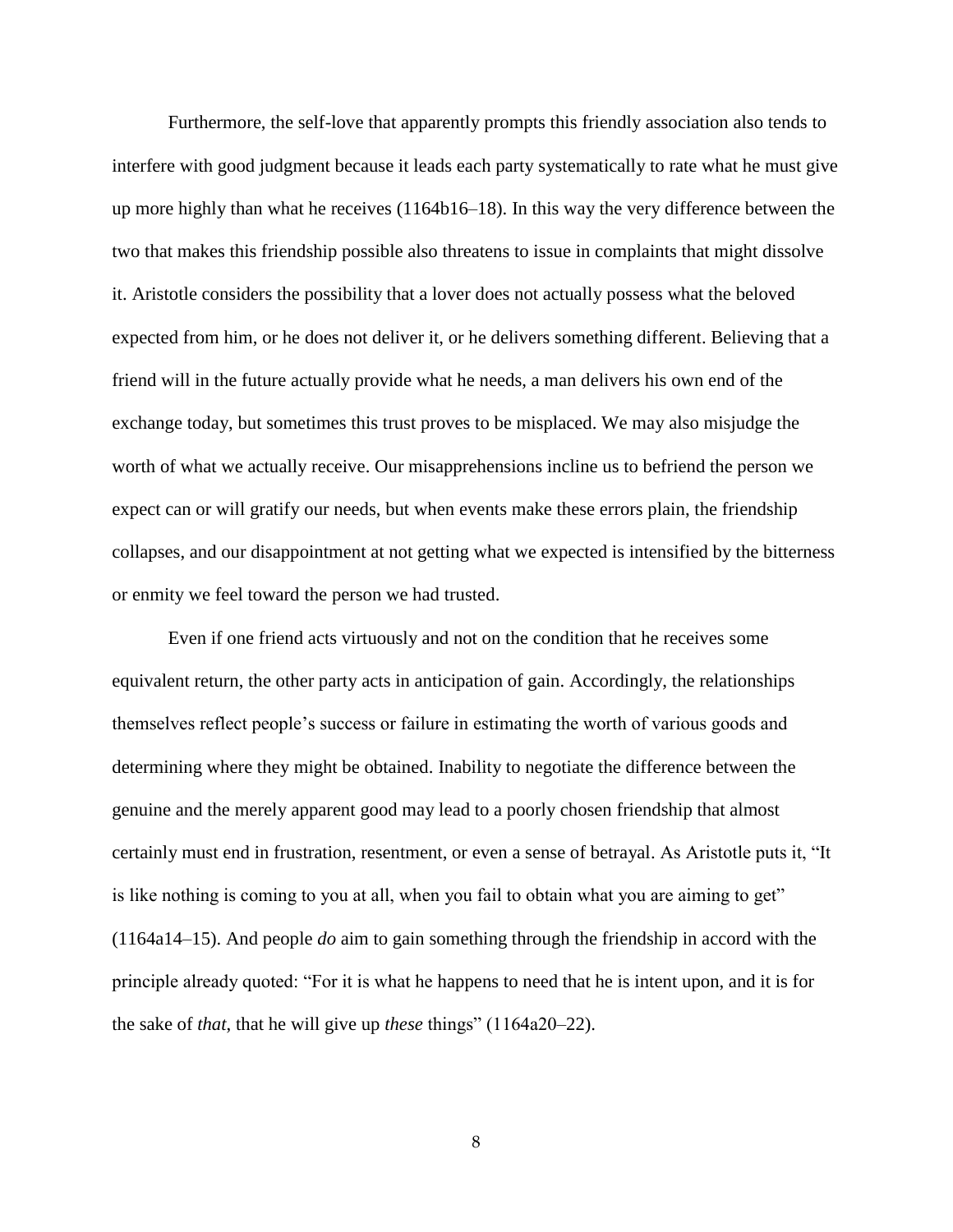These friendships turn on judgments regarding the worth of the items exchanged. Consequently, it hardly seems accidental that, just after drawing attention to the importance of discerning judgment (1164a22–23), Aristotle introduces the relations between teachers and students. He begins with Protagoras, who taught students and then accepted in payment whatever the student thought the teaching was worth. Protagoras's most famous teaching—that man is the measure of all things—would seem to require this approach. His teaching is worth whatever it seems like it is worth, or, at least, that is its worth according to his teaching. This charming consistency between theory and practice reveals Protagoras as the man who never quarrels, indeed, as the man who could never feel cheated. He could not claim that what he gave was worth more than his student thought it was worth. To put an end to the types of quarrels that destroy friendships, we seem to need to embrace Protagoreanism. If we do not become Protagoreans, we must sift through differing opinions on the genuine and the relative worth of goods, and we must not be cowed into thinking that persisting disagreement renders the search for good judgment futile. Furthermore, Protagoras's teaching that man is the measure recalls Aristotle's prior claim in this chapter that money has been invented as "a common measure, and so everything is referred to this and measured by this" (1164a1–2). At first, Protagoras's teaching seems to conflict with this principle (insofar as man, not money, is the measure), but Protagoras also allows money to measure his teaching, and so *consumerism*, understood as the commodification of all goods, might be simply one way of implementing Protagoreanism.

Even if Protagoras never quarrels, other people do, and by quarrelling they show they think others both can and do judge falsely. The sophists exhibit one alternative to Protagoreanism. The sophists also allow their teaching to be measured by money, but they require payment in advance because only in this way can they entice their students to an inflated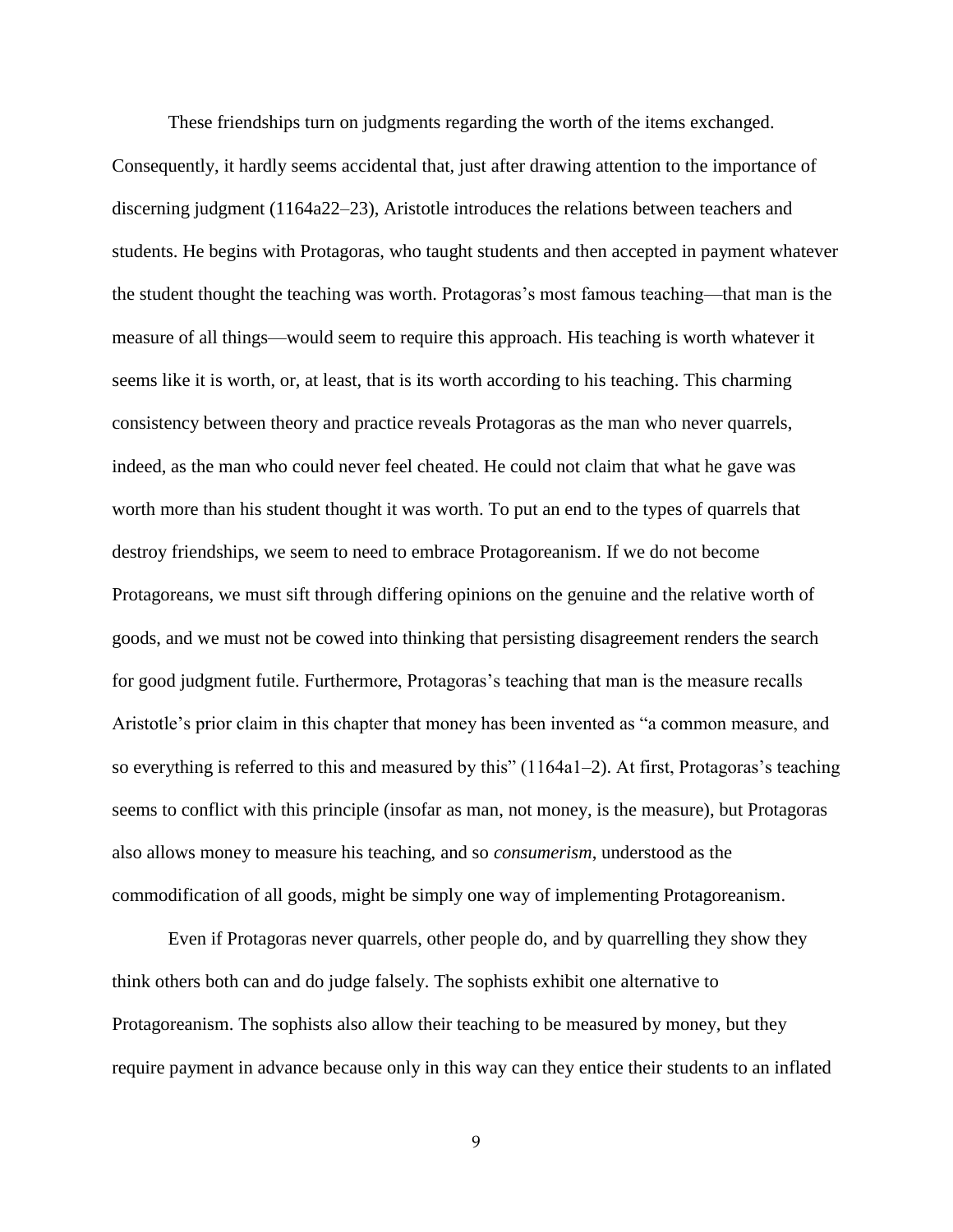estimation of its worth. When students have received the teaching, they can no longer be deluded regarding its worth. Aristotle remarks acerbically and somewhat implausibly that no one would pay for what they actually teach.

He turns then to philosophical teachers, who are distinguished in at least three important respects. One of these must be examined at some length, after which the other two may be stated more briefly. First, Aristotle likens philosophical teachers to virtuous friends. The virtuous give gifts for the benefit of their friends and not in order to acquire something in return. Protagoras and the sophists relate to their students on different terms, according to which one friend owes a benefit equivalent to the advantage gained through the friend's assistance. As Aristotle explains, the value of a rich man's gift is not determined by the fact that it has cost him little, but by the actual benefit it produces for the recipient. In Aristotle's view, then, the sophist's student would owe nothing or little in return for their teaching, no matter the effort or the time required to convey it. Virtuous friends deserve a different sort of recompense. A virtuous friend gives without designs for an equal return. He would not complain even if there were no return, but the appropriate return is recompense in accord with the *choice* of the giver (1164b1–2), as distinct from something equivalent in worth to the benefit received (see VIII.13.1163a21–23).

Aristotle does not elaborate to clarify what this standard means, but we may say at least that it points us away from the actual benefit of the gift and toward the nobility of the giver's action. To focus on the giver's choice means, we would say, to recognize that the giver meant well, that he gave generously and in a way that is mindful of the other. If we take the example of two wealthy friends who have the virtue of generosity, when one gives the other a gift, the point is not the benefit derived from having received it and not the monetary expense incurred, but the consideration and thoughtfulness of the choice that animates the giving. Aristotle says, "Thus it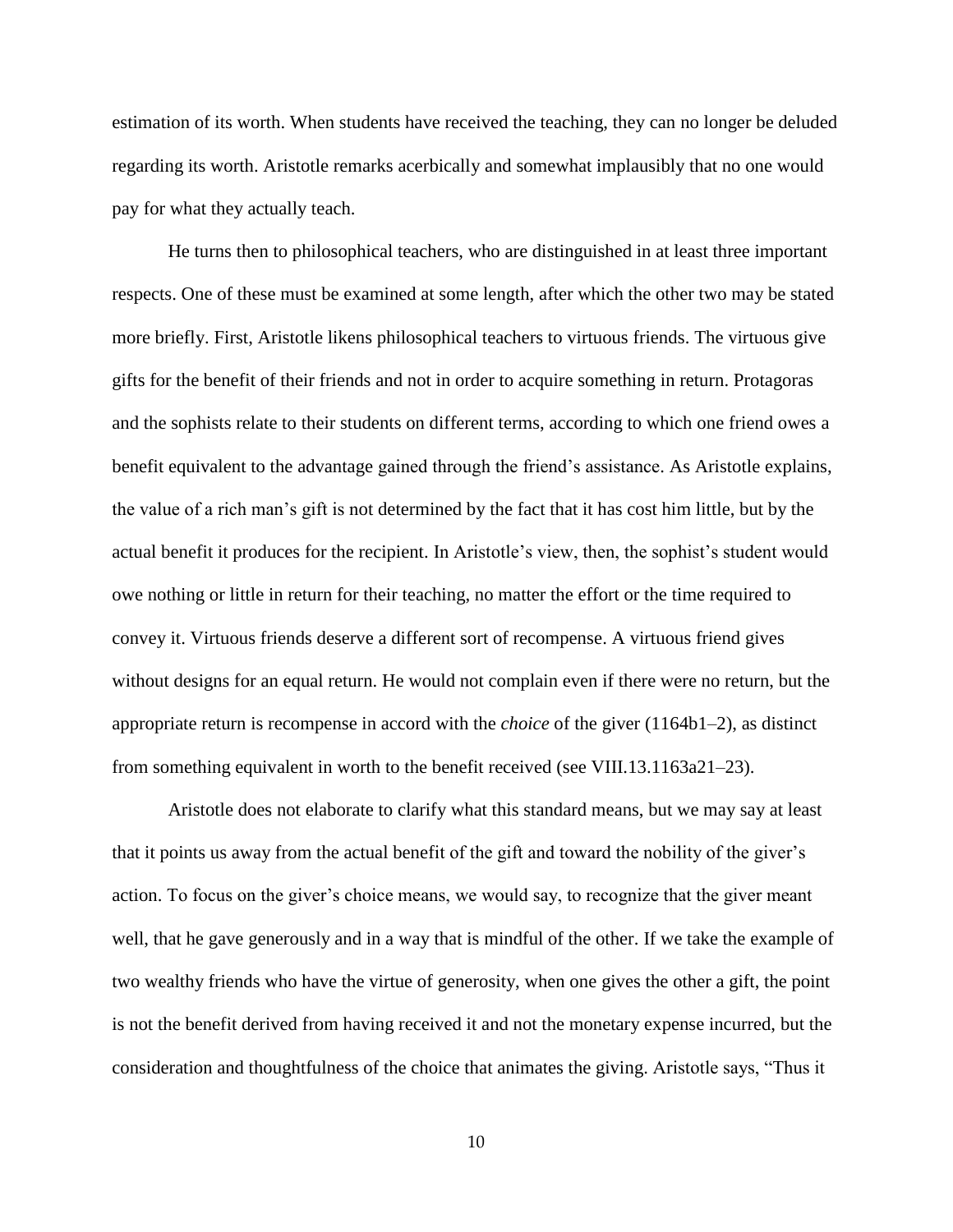seems also for those who have shared philosophy" (1164b2–3). The context seems to require that this not be interpreted as the sharing of philosophy between equal contemplative friends (e.g., IX.12.1172a1–8); nor does it seem best understood as referring to a public presentation of philosophy designed to affect citizens morally or to enhance the political standing of philosophy. Instead, this seems to be the unequal relation of teacher and student, and that relation in a particularly imperfect form because Aristotle is speaking about teacher and student as *nonuniform* friends, i.e., *not* as friends who share the same kind of good (philosophy) in greater and lesser measures. He is speaking about teachers who have chosen to share philosophy with those who can offer in exchange only something different in kind.

To the extent that the teacher of philosophy is like a virtuous friend, the teacher chooses to act not for his own advantage but for the benefit of the student.<sup>14</sup> We might say that Aristotle asks the student not to try to repay something equal to what was given, but to acknowledge the generosity in sharing philosophy. The teacher deserves recompense that recognizes the specific character of the choice he made. <sup>15</sup> Aristotle contrasts the teacher's choice with those choices made "on a condition," that is, choices where someone confers a favor with expectation of some return. The no-strings-attached character of the teacher's choice simultaneously underlines the teacher's generosity and precludes the teacher from indulging in self-pitying resentment if students fail to make a display of honor or gratitude in return.

<sup>&</sup>lt;sup>14</sup> In Aristotle's view, the virtuous friend has not simply ceased to care about his own good. When he assigns benefit to his friend he knows that his choice is noble, and he understands that nobility is better than benefit. That does not yet make this choice an exchange of one good for another, nor does it unmask the virtuous giver as a man who outwits his friend and takes advantage of him. In Aristotle's example, the giver gains the noble good by choosing the advantageous good for his friend. To borrow Robert Sokolowski's language (see *Moral Action: A Phenomenological Study* [Indiana University Press, 1985]), the giver seeks the good of his friend as good for himself. This is not crypto-selfishness. As Aristotle works out the difference between exchange friendships and virtuous friendships, he exploits ambiguities in the word "good." The result is that the virtuous man is neither foolishly seeking only what is good for others, nor is he always selfishly seeking his own advantage. <sup>15</sup> See VIII.13.1163a21–23, and compare with IX.1.1164a33–b6.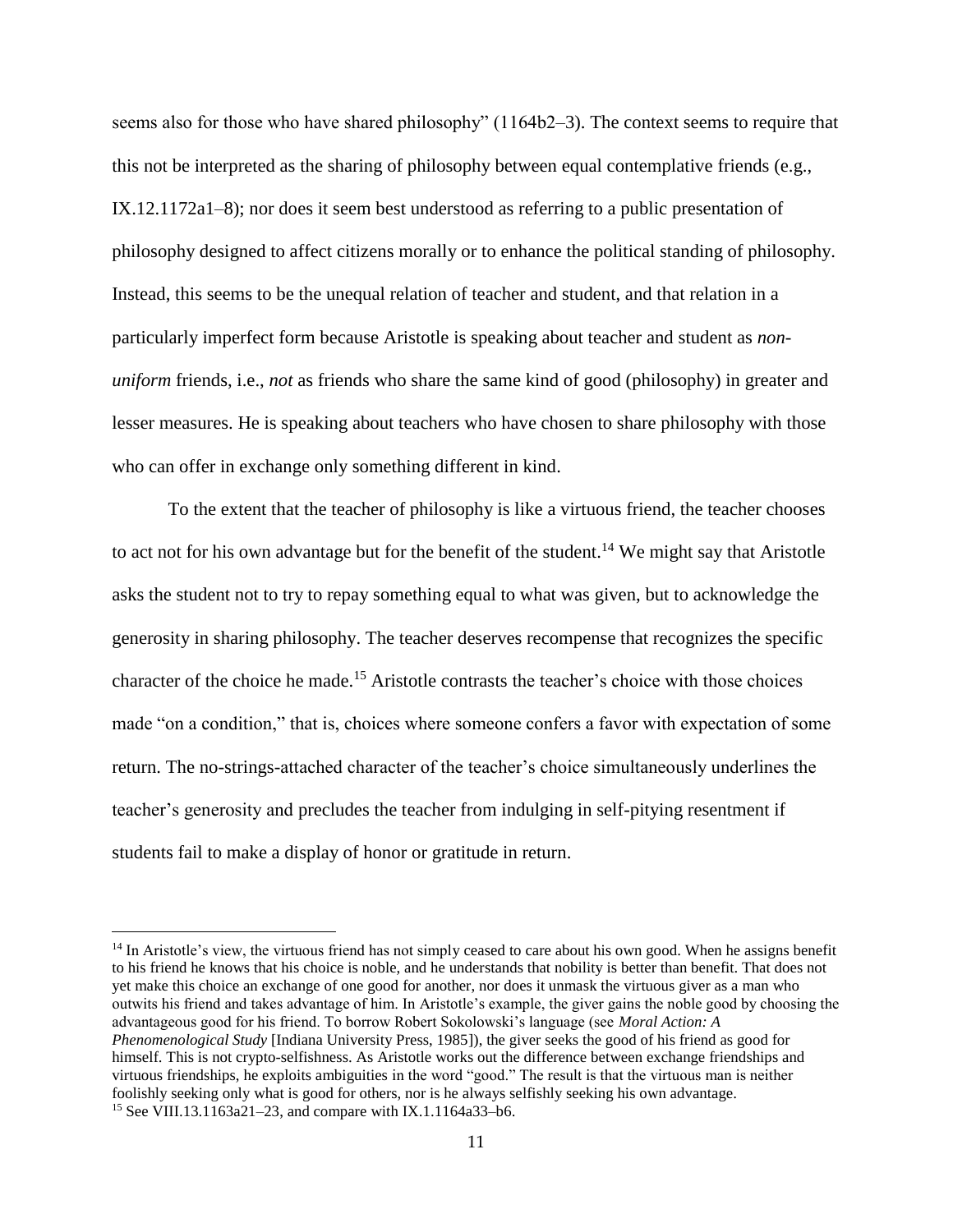The philosophical teacher's activity comes to light as, so to speak, self-contained, in a manner analogous to other morally virtuous activity. Aristotle does not make the excellence of a courageous deed in battle dependent on victory or on saving the city from danger, and he does not locate the goodness of liberality in its effective alleviation of others' material deprivation. If teaching is like that, its nobility lies essentially in the choice made by the teacher and not in the benefit actually received by students. The teacher acts for the benefit of the student, but Aristotle emphasizes the teacher's choice instead of the effective conferral of benefit. There is something abstract about isolating teaching from learning too purely, but there is also a point to be preserved. One part of the point is the non-instrumentalization of the teacher, <sup>16</sup> and another part is the independent and indispensable agency of the student. The teacher cannot guarantee success, and one must acknowledge that, even if that teacher is *open* to success in every case, considerable obstacles stand in the way of successful philosophical teaching.

After this lengthy discussion of the first point, we can consider more briefly two additional respects in which Aristotle distinguishes philosophical teachers from Protagoras and sophists. First, by denying that philosophy can be measured by money, he removes from this relationship what other teachers accept for their teaching. Second, Aristotle assimilates this relationship to that obtaining between gods and human beings (cf. VIII.7) and parents and children. These are both relationships characterized by superiority; gods and parents have bestowed what Aristotle calls the greatest goods: existence, sustenance, and education from birth (VIII.12.1162a4–9). And yet, just after comparing teachers to gods and parents, he says that no one owes everything to any one person—not to one's father and not even to Zeus (see

<sup>16</sup> Compare Nietzsche's remark: "Whoever is a teacher through and through (*von Grund*) takes all things seriously only in relation to his students—even himself" (*Beyond Good and Evil*, trans. Walter Kaufmann [New York: Random House, 1966], 79 [aphorism #63]). Aristotle's philosophical teacher seems not to be a teacher "through and through." I am grateful to Jeff Black for drawing this connection to my attention.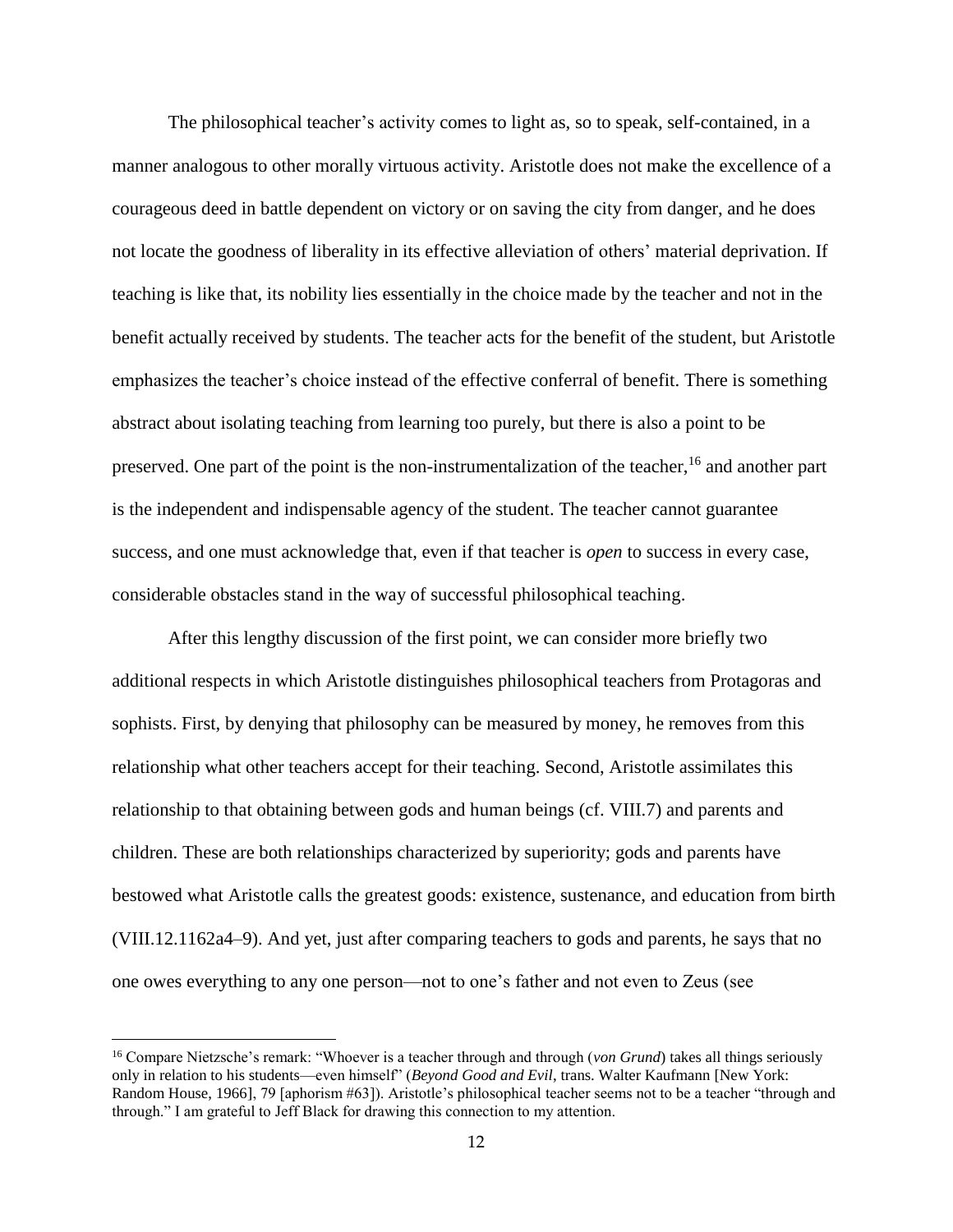IX.2.1165a14–16). Parents have made life possible, but a philosophical teacher is capable of initiating one into the best life, and the student should recognize that this is what the teacher has chosen to make available.<sup>17</sup> The teacher gives the very best there is for human beings, and yet, as I argue below, the teacher is not primarily a teacher.

The comparison to gods and parents reinforces the claim of the teacher to a kind of independence and superiority. All three are owed a debt that cannot be adequately repaid (VIII.14.1163b12–18). Parents, mothers in particular, constitute a paradigm for generous love, and they pour out their attentions on children because they are their own. Teachers, by contrast, would apparently offer their teaching to anyone who would receive it. Teachers thus seem to be in one sense less discriminating, not to say prodigal, and yet they show less devotion to individuals than do mothers.

Aristotle tells us why parents love their children despite their not being useful, pleasant, or good, but he does not tell us why his philosophical teachers act benevolently and in the manner of friends toward students. The philosophical teacher is not related to his pupil as he would be to a contemplative friend who is an equal. Because they are not in the relevant respect "good people alike in virtue" (VIII.3.1156b7–8), they are not equal in their capacities for philosophical activity. The teacher enjoys a decisive superiority over his pupil, and he chooses with respect to the student as a morally virtuous human being would.<sup>18</sup> If their relationship is

<sup>&</sup>lt;sup>17</sup> "It is just that we should be grateful, not only to those whose opinions we may share, but also to those who have expressed more superficial views; for these also contributed something, by developing before us the powers of thought" (*Met*. II.1.993b11–14). For obvious reasons, I have been emphasizing the superiority of the teacher to the student, but it is also necessary to recognize the student who may prove to be more excellent than the teacher. This is probably the most important aspect of the indispensable agency of the student: a philosophical teacher who aimed simply to produce a student after his own mind would, if he succeeded, stifle any intelligence greater than his own. A more generous teacher does not insist on the outcome of the teaching.

<sup>&</sup>lt;sup>18</sup> At this point it seems that we are admitting something like the schema introduced by Gauthier and Jolif. The friendship that may exist between teacher and student involves *both* superiority and non-uniformity. Friendships could also be found that involve superiority *and* uniformity (homogeneity) (e.g., a food connoisseur and a relative novice) and that involve equality and non-uniformity (e.g., neighbors who trade favors or services with one another).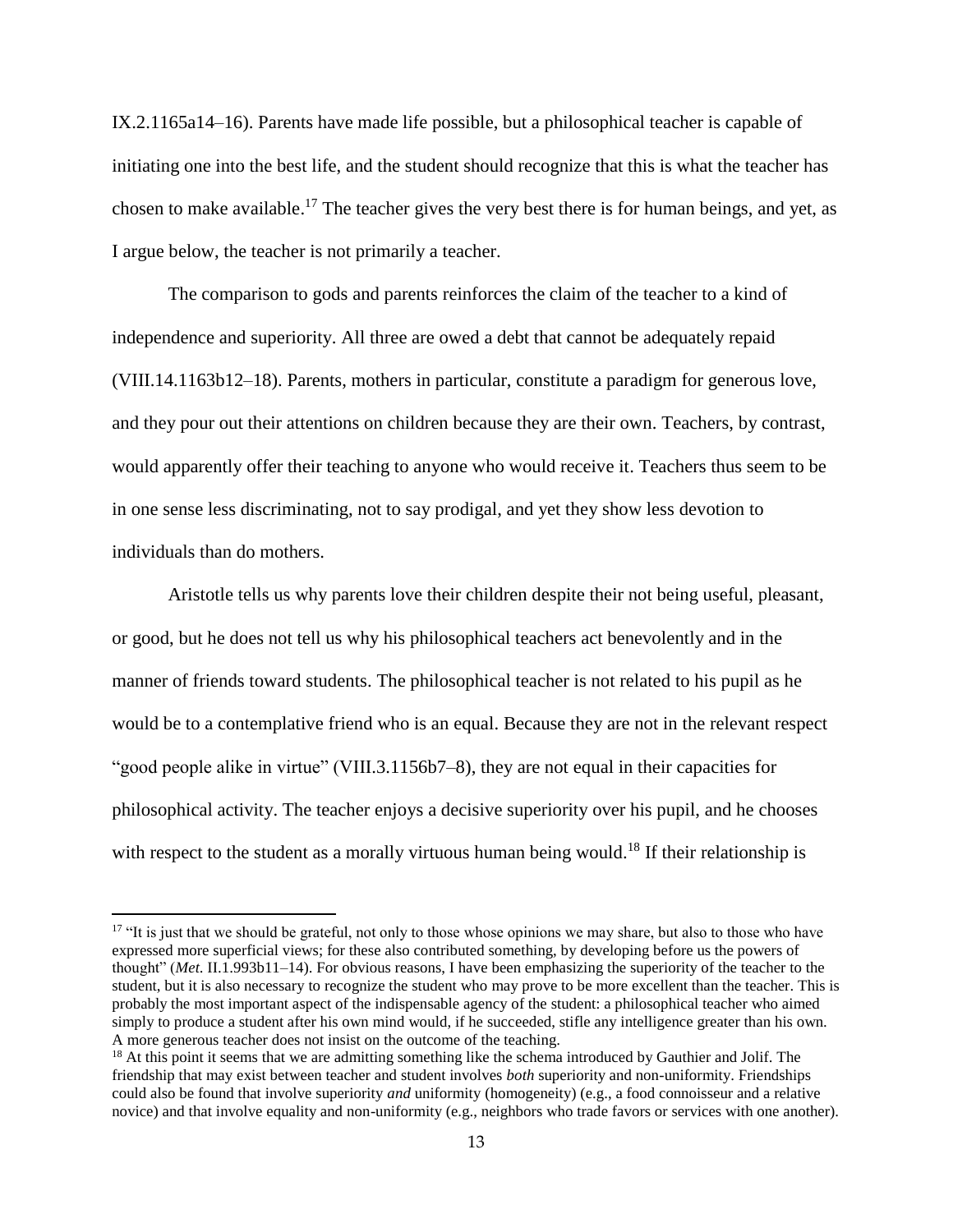characterized by an exchange, they exchange things different in kind. Nevertheless, Aristotle distances the philosophical teacher from the others treated in this chapter insofar as these teachers do not act for their own advantage. The teacher offers access to the best life available to a human being, and he also permits the students to turn their backs. The teacher neither insists on his own advantage nor does he demand that the student acknowledge the goodness of what he conveys. We might say his philosophical teachers benefit students almost accidentally. In order to explain this claim, it is helpful to consider what Aristotle says about the internal division and consequent unlovableness of a vicious or bad human being: "If, then, it is intolerable to be very much like this, one should strenuously avoid badness and attempt to be good, since in that way one would both be amicably related to oneself and become a friend to another." <sup>19</sup> One does not aim at virtue primarily in order to be loved by a friend, but only such a person has become lovable for himself. Similarly, Aristotle's philosophical teacher has probably not chosen to become such as he is in order to be a teacher, but, because of what he has become, he is able to teach.

# III. Teaching, Philosophy, and Friendship

In this last part of the paper, I want to explore this friendship between philosophical teacher and student further by considering some of Aristotle's other texts. In *Eudemian Ethics* Aristotle says that teaching and learning do not occur between equals: "For friends who are selfsufficient, neither teaching nor learning is possible; for if you learn, you are not as you should be: and if you teach, your friend is not; and likeness is friendship" (VII.12.1245a16–18). If we bring this understanding to our reading of *Nicomachean Ethics*, it seems that the inequality

<sup>&</sup>lt;sup>19</sup> IX.4.1166b26–29 (I have modified Pakaluk's translation slightly).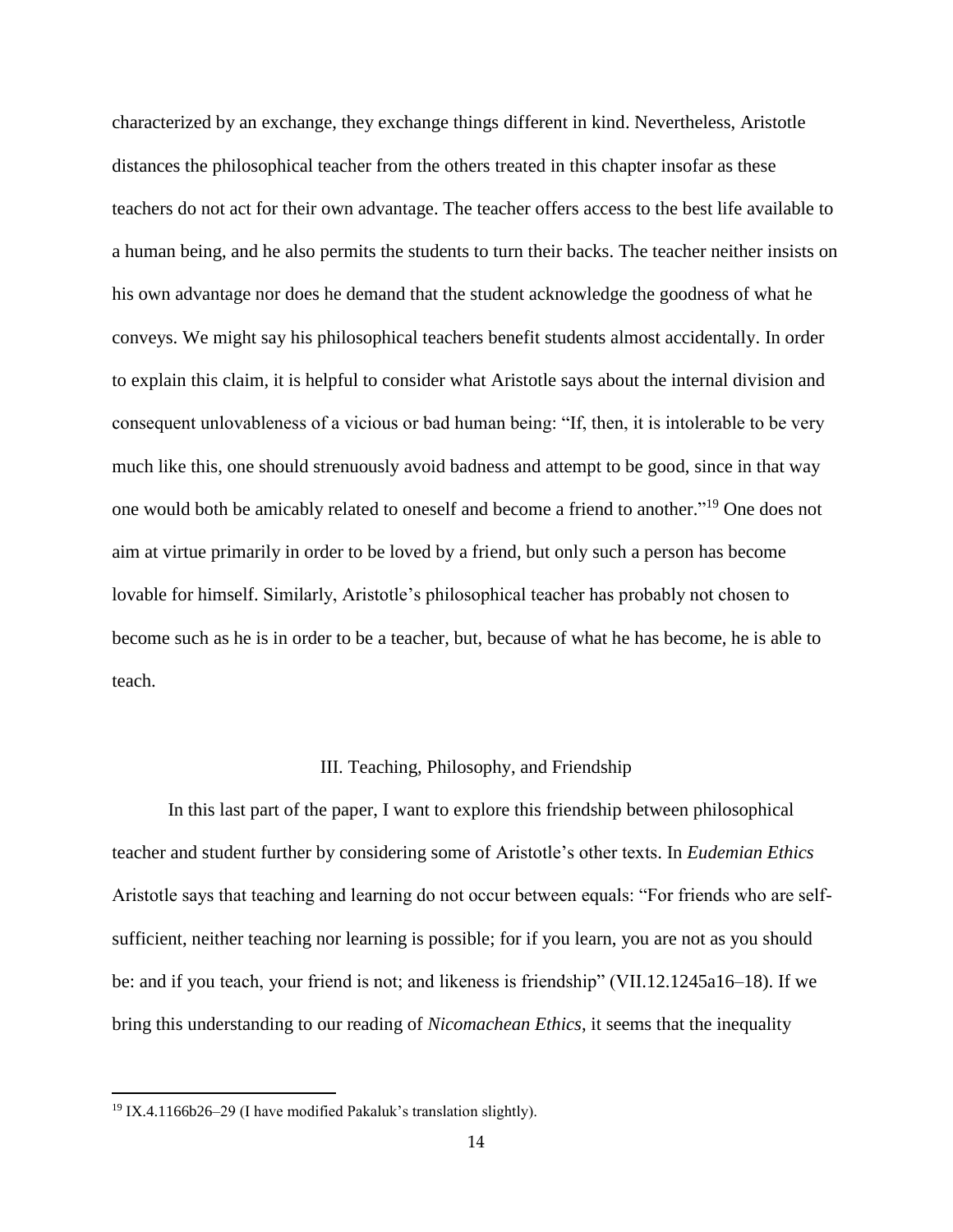between the teacher and the student prevents the student from correctly understanding the choice the philosophical teacher makes. The student is only dimly aware of the life he is coming to lead; he does not know adequately what he receives or even what he needs. In some cases, he might, like Alcibiades, not accept the teaching no matter how generous the choice of the teacher. And still the teacher makes the choice.

Aristotle does not say why the teacher does so. One reason that might incline us to believe that no philosopher would make this choice is that it might seem to make him not a contemplative but a practical human being, even a productive human being. As Aristotle puts it in *Physics*: "Teaching is the activity of a person who can teach, yet the operation is performed *on* some patient" (III.3.202b6–8). Like building or cooking, teaching is a movement that aims to terminate in an end distinct from and better than itself. <sup>20</sup> Insofar as teaching is productive, the teacher becomes subordinated to the well-being of the learner. Why would the philosopher turn away from his own immanent, contemplative activity and subject himself, as if he were a menial laborer, to the uncertain task of benefiting another?

In *Nicomachean Ethics*, Aristotle presents the life of the king as the busy life of seeking to benefit others through action (VIII.11.1161a10–22 and VIII.10.1160b1–6). The happiness of the king depends in part on the success of that activity; a beneficent king cannot be fully happy if his practical efforts end in frustration. When Aristotle speaks generally of benefactors, he says

<sup>&</sup>lt;sup>20</sup> See *N.E.* I.1.1094a3–6 and X.4.1174a19–21. The controversy between John Bowin, Robert Heinaman, and Myles Burnyeat about *De Anima* II.5.417a31–b16 and the proper understanding of various transitions or alterations in the soul from potency to act is not unrelated to the conception of teaching at issue here, but I do not think their controversy affects the essential claims made in this paper. See Myles Burnyeat, "*De Anima* II 5," *Phronesis* 47 (2002): 29–90: Robert Heinaman, "Actuality, Potentiality and *De Anima* II.5," *Phronesis* 52 (2007): 139–87; John Bowin, "Aristotle on Various Types of Alteration in *De Anima* II 5," *Phronesis* 56 (2011): 138–61.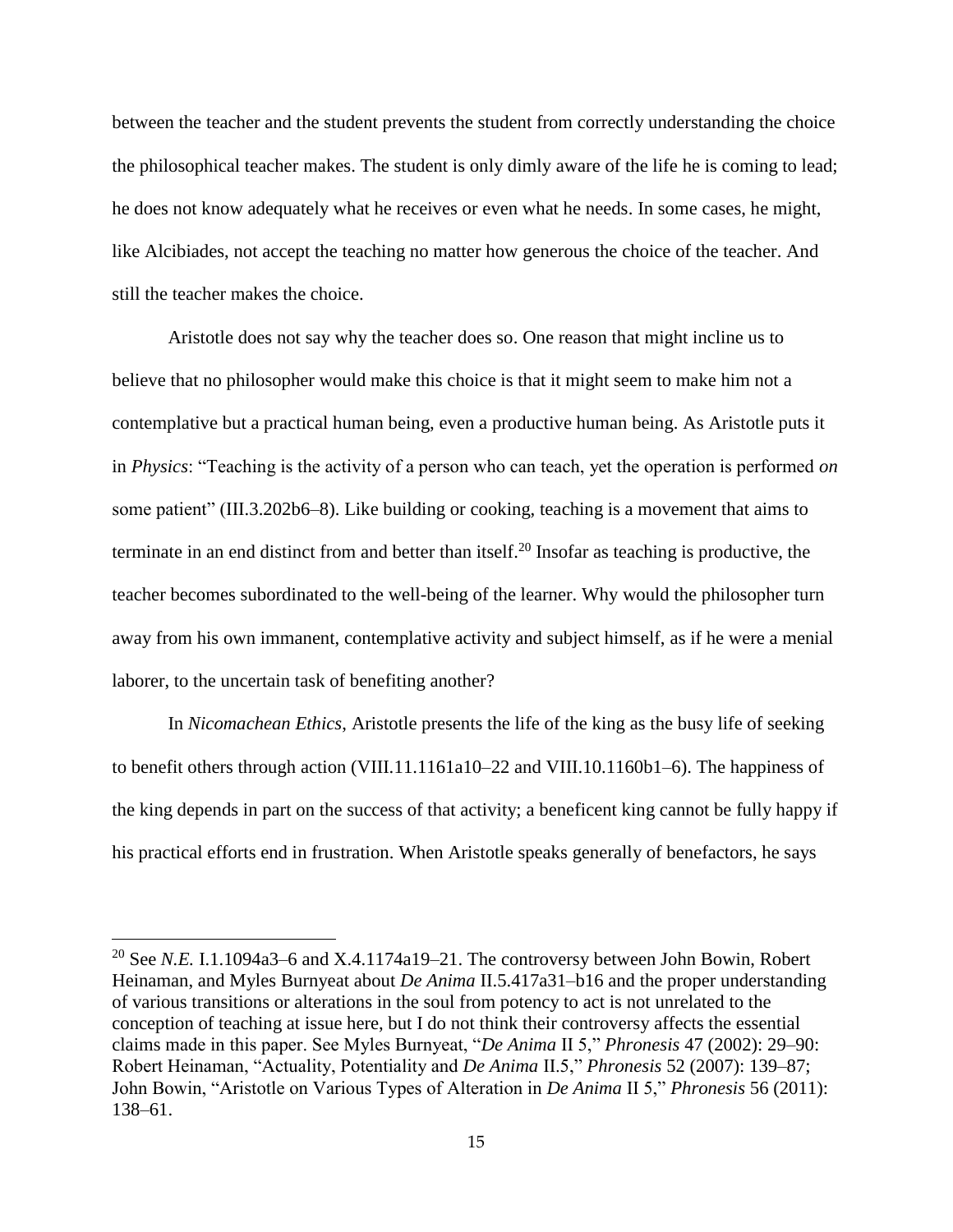that while it seems being treated well is painless, doing well is bothersome (*eu poiein ergôdes*) (IX.7.1168a23–24). His description of benefactors (in IX.7) provides a helpful contrast with what he says about teachers. Benefactors differ from lenders not materially but formally. Whereas lenders give something up in expectation of repayment, benefactors are concerned to bring others into fulfillment. Aristotle points to craftsmen generally and poets paradigmatically as those who communicate form or actuality without seeking return from the recipient. The benefactor does not simply stamp his monogram on things, like a dog marking territory; there is generosity, but the benefactor seems eager to see his power reach fulfillment in another. In doing so, benefactors subordinate themselves to those achievements, and they are less lovable than their productions. Like craftsmen, benefactors are potentially what their works are actually. Poets are essentially makers, and they need their works to behold themselves in actuality in another.<sup>21</sup> Perhaps some teachers operate in that way, just as some might simply be interested in marking their students as disciples and epigones. By contrast, Aristotle's philosophical teachers seem to be simultaneously more generous and less interested in their students. They are benevolent and generous, but they are not busybodies who insist on being effective.

Two final considerations may be offered, not as conclusive proofs of Aristotle's thinking, but as suggestions that have some support in his texts. The first comes from his discussion of what to do when, over time, one friend greatly outstrips another in virtue. This is clearest, he says, when dealing with friends from childhood. It is particularly interesting that Aristotle frames the case in terms of one friend who has remained a child in his thinking (*tên dianoian pais*) and another who has become a man very powerful in this respect (*anêr hoios kratistos*). They cannot be friends because they cannot share their lives, but the superior one, remembering their

 $21$  See IX.7.1167b31-1168a9.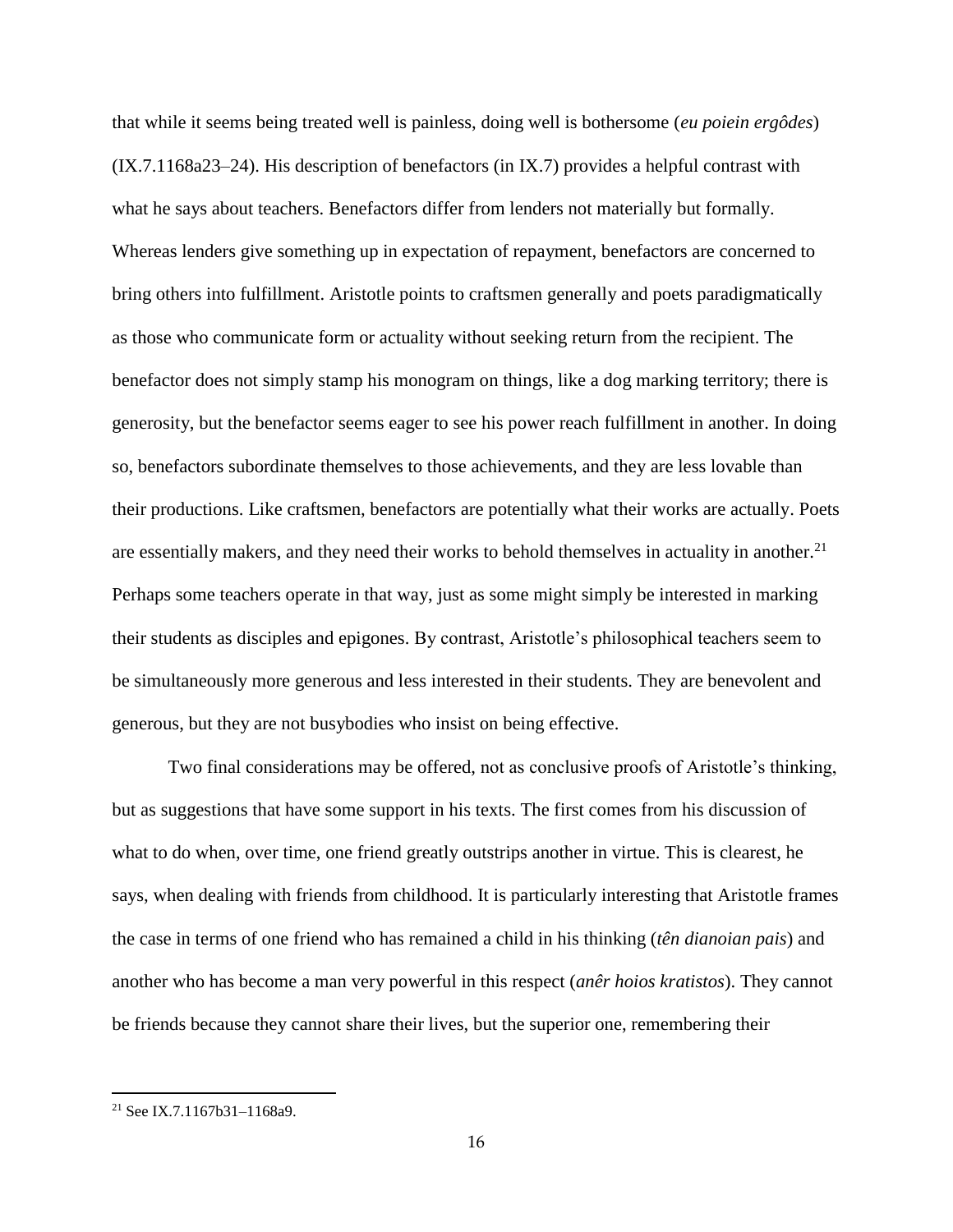familiarity and prior friendship, ought to act graciously toward the other (*dein charizesthai*). The superior friend looks at his intellectually immature, former friend and sees someone who is still like what he himself once was. Aristotle suggests that one must give something (*aponemêteon ti*) to this likeness of one's immature self.<sup>22</sup> Perhaps teaching is like that. You act in a friendly or a virtuous way toward this person who is intellectually like what you used to be. You offer the best you have found, but you do not try to form the student into a copy of yourself, just as Aristotle does not recommend that the superior friend try to transform his childhood companion.

The second suggestion emerges from Aristotle's comparison of teachers to gods. Aristotle's God does not engage in active benevolence or providential care for human beings, and yet, by being accessible to our understanding through the intelligible order of nature, his God may be described as contributing to human happiness. While non-human things might be described metaphorically as loving God (*Met*. XII.7.1072b3), human beings can become aware of God's perfection, and this intelligibility to us amounts to a kind of natural benevolence. The excellence of divine self-sufficiency appears to us, and in that light we discern the contemplative life as the closest *human* approximation to divine self-sufficiency. The best human life is the life according to nature, which is intelligible in its dependence on God's perfection. God is available to us for imitation, and, similarly, the philosophical teacher is available to students, although not as if his happiness depends upon their success in learning. Somewhat like God and without loss to his own happiness, the philosophical teacher is able to give students access to the life that is best according to nature. Perhaps it cannot be proved that this is Aristotle's understanding, but this just might be the choice made by the philosophical teacher.

<sup>&</sup>lt;sup>22</sup> See IX.3.1165b26-36.